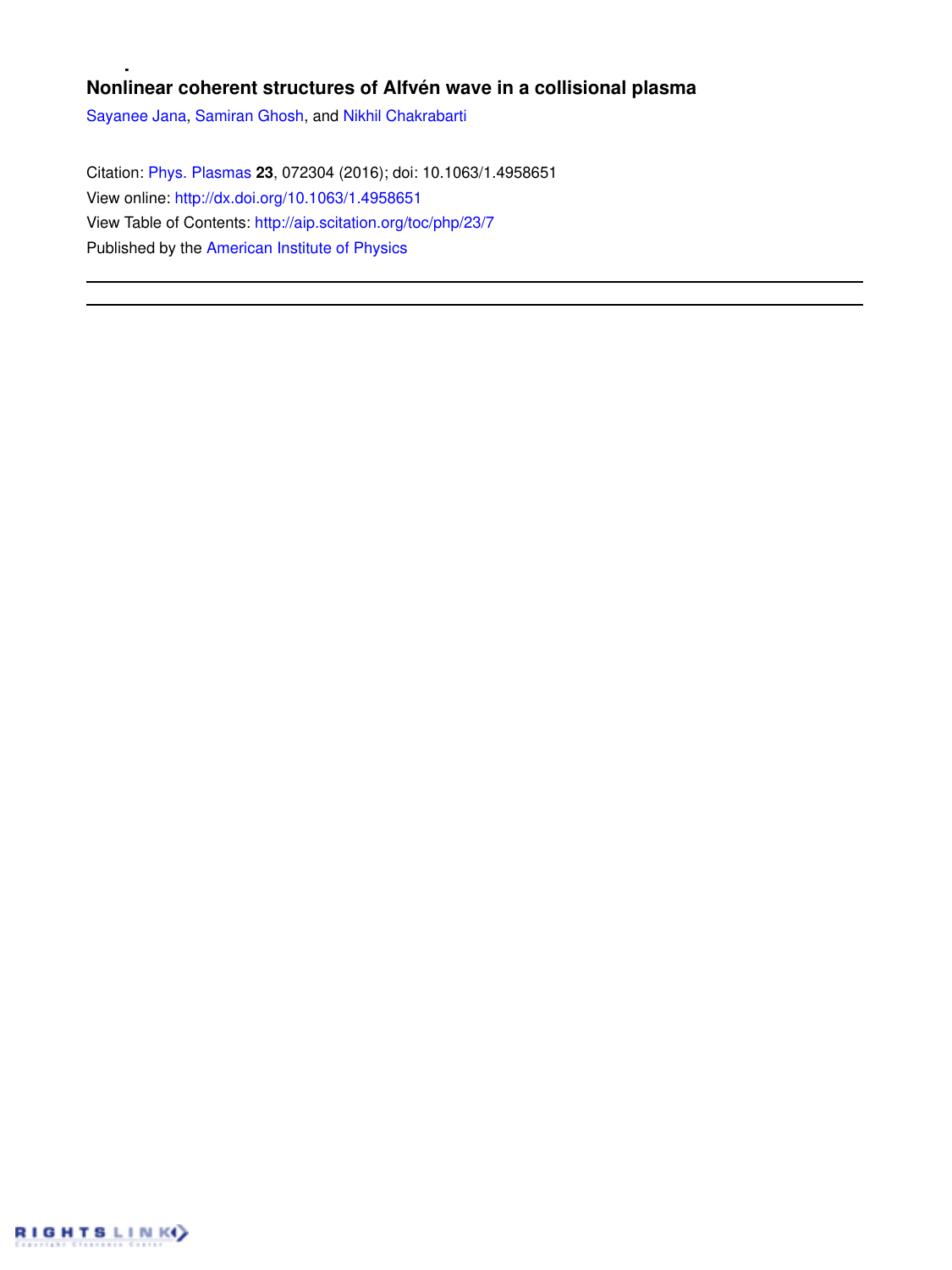

# Nonlinear coherent structures of Alfvén wave in a collisional plasma

Sayanee Jana,<sup>1</sup> Samiran Ghosh,<sup>2</sup> and Nikhil Chakrabarti<sup>3</sup>

 *Saha Institute of Nuclear Physics, 1/AF Bidhannagar, Kolkata 700 064, India Department of Applied Mathematics, University of Calcutta, 92, Acharya Prafulla Chandra Road, Kolkata 700 009, India Saha Institute of Nuclear Physics, 1/AF Bidhannagar, Kolkata 700 064, India*

(Received 13 April 2016; accepted 28 June 2016; published online 15 July 2016)

The Alfvén wave dynamics is investigated in the framework of two-fluid approach in a compressible collisional magnetized plasma. In the finite amplitude limit, the dynamics of the nonlinear Alfvén wave is found to be governed by a modified Korteweg-de Vries Burgers equation (mKdVB). In this mKdVB equation, the electron inertia is found to act as a source of dispersion, and the electron-ion collision serves as a dissipation. The collisional dissipation is eventually responsible for the Burgers term in mKdVB equation. In the long wavelength limit, this weakly nonlinear Alfvén wave is shown to be governed by a damped nonlinear Schrödinger equation. Furthermore, these nonlinear equations are analyzed by means of analytical calculation and numerical simulation to elucidate the various aspects of the phase-space dynamics of the nonlinear wave. Results reveal that nonlinear Alfvén wave exhibits the dissipation mediated shock, envelope, and breather like structures. Numerical simulations also predict the formation of dissipative Alfvénic rogue wave, giant breathers, and rogue wave holes. These results are discussed in the context of the space plasma. *Published by AIP Publishing.* [http://dx.doi.org/10.1063/1.4958651]

# I. INTRODUCTION

Low-frequency magneto-hydrodynamic waves  $(MHD)$ , <sup>1,2</sup> in general, and Alfvén waves, in particular, are ubiquitous in the laboratory<sup>3</sup> and space plasma.<sup>4</sup> Among these low-frequency waves, nonlinear Alfvén waves have been a topic of intense research work to the plasma physics community because of its applications in various physical processes related to particle energization in magnetized plasma,<sup>5</sup> self-modulation in strongly magnetized plasma,<sup>6</sup> tokamak plasma heating, $\frac{7}{1}$  and interplanetary shocks.<sup>8</sup> In 1988, Kennel *et al.*, in their pioneering work,<sup>9</sup> have shown that in the absence of any dissipation, competition between the wave nonlinearity and dispersion leads to the appearance of Alfvénic soliton in which wave dispersion arises due to coupling of the elliptically polarized magnetic field component in a two-dimensional electron-ion plasma. In the weak amplitude limit, the dynamics of the low-frequency dispersive Alfvén wave is governed by the well-known Kortewegde Vries (KdV) equation, whereas a modified KdV (mKdV) equation governs the dynamics of the nonlinear intermediate frequency wave.<sup>9</sup> In the presence of Hall effects, in the limit of wavelengths much larger than the ion inertial length, the dynamics of the nonlinear Alfvén wave propagating along a direction either parallel or making a small angle with the magnetic field is governed by a derivative, nonlinear Schrödinger equation (DNLSE), which describes Alfvénic soliton and Alfvén wave turbulence.<sup>9,10</sup>

Moreover, the MHD waves are highly dissipative,  $11$  and the dissipation leads to the coronal heating in solar physics. The Alfvén wave is thought to be a possible candidate for solar corona heating as it can transport energy fluxes over a large distance. The resonant absorption and plasma heating enhance the chance of dissipation (via viscosity and/or

resistivity) that leads to the Alfvén wave heating.<sup>12,13</sup> In recent past, various nonlinear phenomena of Alfvén waves from the kinetic to inertial regime have been established by means of numerous laboratory observations as well as theoretical analysis.<sup>14-20</sup> Nonlinear phenomena of Alfvén waves in low beta plasmas now become a very important research area to the plasma physicists.<sup>21</sup> In 2011, Laveder *et al.*<sup>22</sup> reported for the first time about the generation of freak waves or rogue waves in the context of strong Alfvén wave turbulence in a plasma taking two-component magnetic field into consideration. In contrast, considering one component magnetic field, we report here the formation of dissipative rogue waves, giant breathers, and rogue wave holes in the context of the weakly nonlinear, dispersive Alfvén wave in a collisional electron-ion plasma.

In the present work, we have investigated the dynamics of the linearly polarized, weakly nonlinear Alfvén wave in the framework of Lagrangian two-fluid theory in a cold plas $ma^{23-26}$  in the presence of finite electron inertia effect. The electron-ion collision induced dissipative effects are also taken into account. Interestingly, the effect of finite electron inertia acts as a source of wave dispersion. In the quasi-linear limit, the dynamics of the nonlinear Alfvén mode is shown to be governed by a modified Korteweg-de Vries Burgers (mKdVB) equation, where the electron-ion collision is responsible for the Burgers term, and as mentioned before, the electron inertia is responsible for the dispersive term. In the long-wavelength limit, we have also investigated another important physical phenomenon known as the modulational instability. A slow parallel modulation of a finite amplitude low-frequency Alfvén wave can grow and, in some limit, leads to the formation of a bright (envelope) soliton. The physics behind this modulational instability is the interplay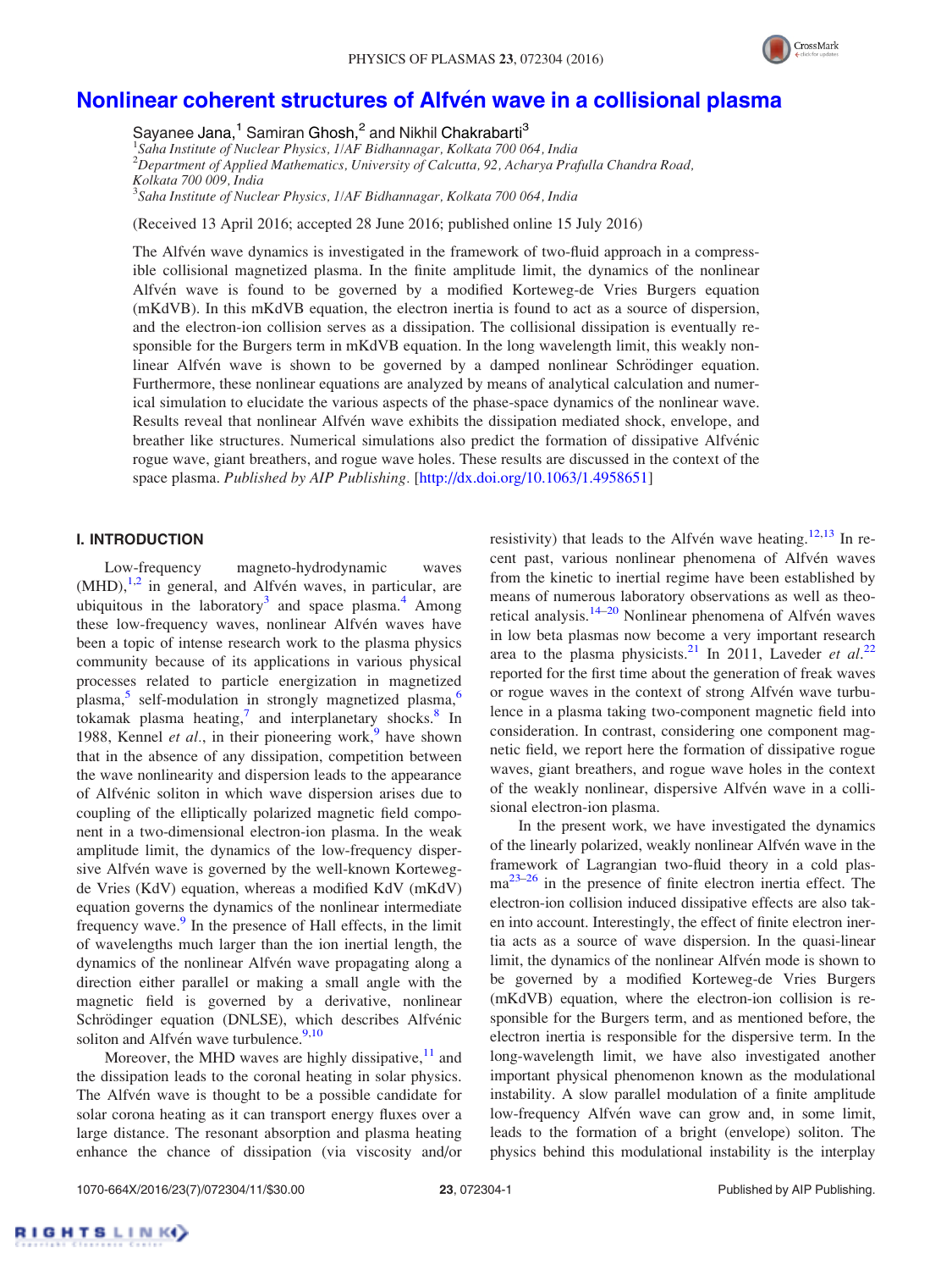between nonlinearity and dispersion due to the finite electron inertia. The nonlinearity mainly originates from the ponderomotive force. The dynamics of this modulated wave is shown to be described by a nonlinear Schrödinger equation (NLSE) with a linear damping term arising due to electron-ion collision. These two nonlinear equations (mKdVB and NLSE) are analyzed by means of analytic calculation and numerical simulation. Both the results reveal that the nonlinear Alfvén wave exhibits dispersive (when dispersion dominates over dissipation) and monotonic (when dissipation dominates over dispersion) shocks, dissipative envelope, and breathers. Numerical simulations also predict the formation of rogue or freak waves, giant breathers, and rogue wave holes which are highly localized phenomenon in both space and time. $27-31$  The rogue waves and breathers are observed experimentally in nonlinear fibre optics,  $32$  water waves,  $33,34$  in multi-component plasma  $35$ and in strong Alfvén wave turbulence.<sup>22</sup> Recently, the rogue wave holes are observed experimentally in water waves<sup>36</sup> and multi-component plasma.<sup>37</sup> However, the results of this investigation show that similar structures are also spontaneously generated in the context of the weakly nonlinear Alfvén wave in an electron-ion plasma. Therefore, all the results are not only valid in plasmas but also in many other cross disciplinary field of physics. Moreover, the present investigation shows that it is not necessary to consider two-component magnetic field to describe the nonlinear and dispersive Alfvén wave in electron-ion plasma. One component is sufficient to describe the essential features of nonlinear, dispersive Alfvén wave, where the electron mass provides the dispersive effect. However, two-component magnetic field might lead to some other important aspects of Alfvén wave, which will be considered in future investigation.

The paper is organized as follows: The governing equations in the Lagrangian fluid variables are derived in Sec. II. The small amplitude nonlinear dynamics of the Alfvén wave described by an mKdVB equation and its nonlinear analysis are studied in Sec. III. In Sec. IV, we have investigated the wave modulational characteristic of the nonlinear wave governed by a damped NLSE. The numerical simulation of the nonlinear equations and the results are discussed in Sec. V. Finally in Sec. VI, we have given a summary and brief discussion of the results of the present investigation.

#### II. BASIC EQUATIONS

We consider first the two-fluid model of a cold plasma, in which each distinct species of particle is specified by the index  $\alpha$ , with mass  $m_{\alpha}$ , and charge  $q_{\alpha}$ . Each collection of particles of a specific type is supposed to act as a fluid, with its own velocity  $U_{\alpha}$  and number density  $n_{\alpha}$ . Each fluid is collision dominated and acted on by the electric and magnetic fields and may act on the other fluids via collisions. We also assume low- $\beta_p$  plasma (where  $\beta_p = 8\pi nT/B_0^2(\ll 1)$ , *n* is the plasma density,  $T$  is the plasma temperature, and  $B_0$  is the strength of the magnetic field), so that the cold plasma approximation is justified. $38$  The uniform external magnetic field is in the  $\hat{e}_x$  direction ( $B_0\hat{e}_x$ ). To investigate the dynamics of the nonlinear Alfvén wave propagating in the direction

of the external magnetic field, we consider the equation of motion for the fluid corresponding to the species  $\alpha$ 

$$
m_{\alpha}n_{\alpha}\left(\frac{\partial}{\partial t} + \mathbf{U}_{\alpha} \cdot \nabla\right)\mathbf{U}_{\alpha} = n_{\alpha}q_{\alpha}\left(\mathbf{E} + \frac{1}{c}\mathbf{U}_{\alpha} \times \mathbf{B}\right) + m_{\alpha}n_{\alpha}\nu_{\alpha\beta}(\mathbf{U}_{\beta} - \mathbf{U}_{\alpha}), \qquad (1)
$$

where  $\nu_{\alpha\beta}$  is the collision frequency of particle of species  $\alpha$ with particles of species  $\beta$ . In this work, we consider only electron ion plasma ( $\alpha \equiv e$ , *i*) in which  $q_e \equiv -e$  and  $q_i = e$ , where *e* is the fundamental unit of electronic charge.

The continuity equation for each fluid is

$$
\frac{\partial n_{\alpha}}{\partial t} + \nabla \cdot (n_{\alpha} \mathbf{U}_{\alpha}) = 0 \tag{2}
$$

and the following Maxwell's equations are

$$
\nabla \times \mathbf{E} = -\frac{1}{c} \frac{\partial \mathbf{B}}{\partial t},\tag{3}
$$

$$
\nabla \times \mathbf{B} = \frac{4\pi \mathbf{J}}{c} = \frac{4\pi}{c} q_{\alpha} n_{\alpha} U_{\alpha}, \tag{4}
$$

where summation convention is used. All symbols have their usual meaning. In this work, we are interested in the lowfrequency mode ( $\omega \ll \omega_{pe}$ , electron plasma frequency), so that we neglect the displacement current compared to particle current in Eq. (4). To describe the Alfvén wave, we assume that all the dynamical variables are functions of *x* and *t*. The low frequency assumption is also consistent with the quasi-neutrality condition  $n_i \approx n_e \equiv n$ . On the basis of the above facts, from the continuity equations for both species  $(Eq. (2))$ , we obtain

$$
\frac{\partial}{\partial x}[n(U_{ix}-U_{ex})]=0 \Rightarrow U_{ix}=U_{ex}=u \text{ (say)}, \quad (5)
$$

where we assume that  $U_{ix}(0, t) = U_{ex}(0, t) = 0$ .

In the Alfvén wave dynamics, the perturbed magnetic field *B* arises from the spatial variation of polarization current and directed along the *z*-direction. In component form, Eq. (4) can be written as

$$
\frac{\partial B}{\partial x} = -\frac{4\pi en}{c} (U_{iy} - U_{ey}), \tag{6}
$$

$$
0 = \frac{4\pi en}{c} (U_{iz} - U_{ez}).
$$
 (7)

Equation (6) implies that the conduction current flows along *y* (the direction perpendicular to the plasma motion). From Eq. (7), we find  $U_{iz} = U_{ez} = v$  (say) In view of these continuity equations, we have

$$
\left(\frac{\partial}{\partial t} + u\frac{\partial}{\partial x}\right)n = -n\frac{\partial u}{\partial x},\tag{8}
$$

whereas momentum equations  $(1)$  can be written separately for electrons and ions as

$$
m_e \left( \frac{\partial}{\partial t} + u \frac{\partial}{\partial x} \right) \mathbf{U}_e = -e \left( \mathbf{E} + \frac{1}{c} \mathbf{U}_e \times \mathbf{B} \right) + m_e \nu_{ei} (\mathbf{U}_i - \mathbf{U}_e),
$$
\n(9)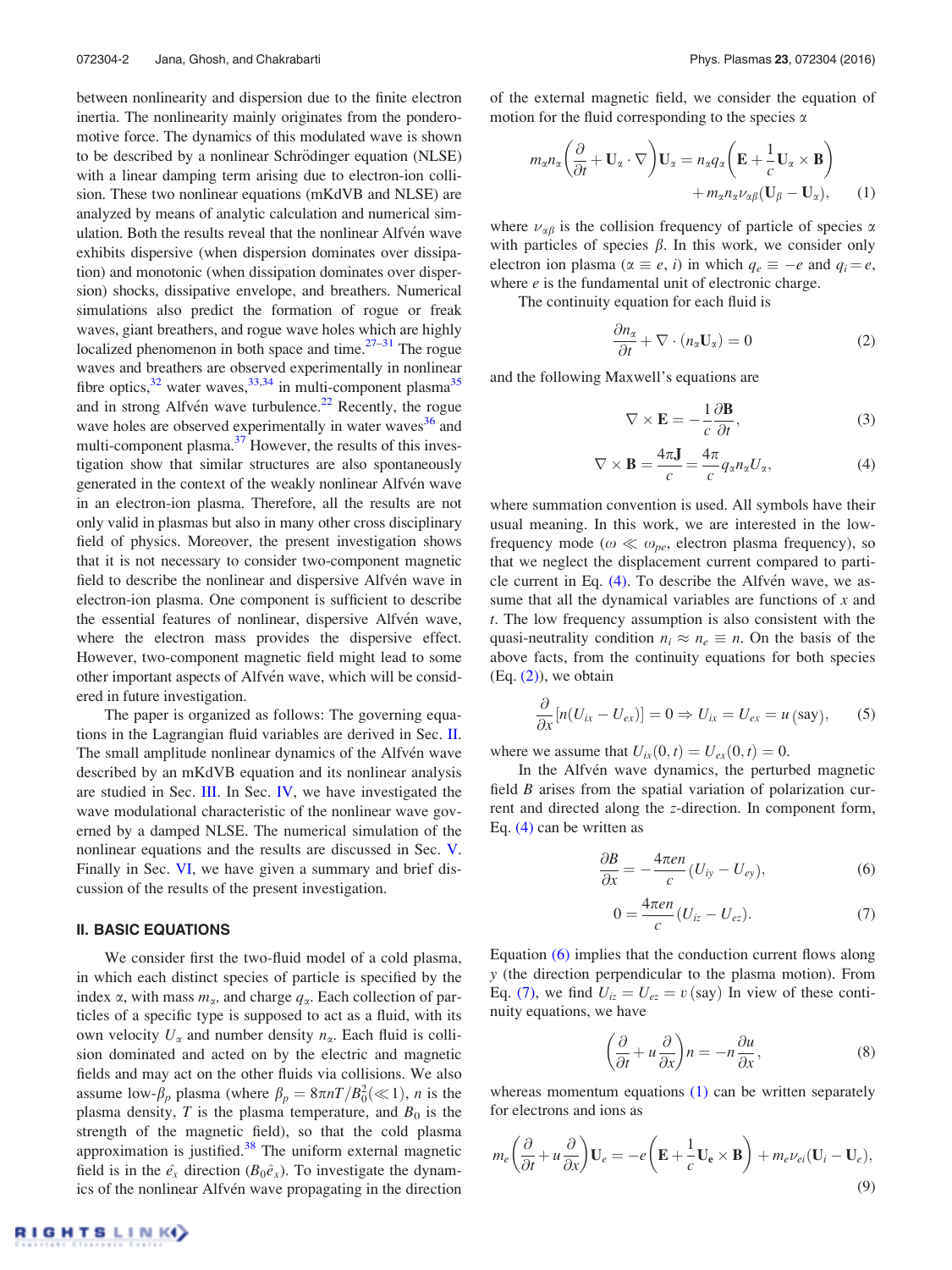072304-3 Jana, Ghosh, and Chakrabarti Phys. Phys. Plasmas 23, 072304 (2016)

$$
m_i \left( \frac{\partial}{\partial t} + u \frac{\partial}{\partial x} \right) \mathbf{U}_i = e \left( \mathbf{E} + \frac{1}{c} \mathbf{U}_i \times \mathbf{B} \right) + m_i \nu_{ie} (\mathbf{U}_e - \mathbf{U}_i).
$$
\n(10)

Equations  $(8)$ – $(10)$  have a symmetry in the convective operator. This nonlinear operator may be simplified by introducing the Lagrangian variables  $(\xi, \tau)$  through the following transformation:

$$
\xi = x - \int_0^{\tau} u(\xi, \tau') d\tau', \quad \tau = t.
$$
 (11)

With this transformation, the derivative operators are transformed accordingly similar to Ref. 26. Using these transformations, the continuity equation (8) is simplified and expressed as  $n(\xi, \tau)/n(\xi, 0) = \partial \xi/\partial x$ . Noticed that the work in Ref. 26 deals with the magnetosonic wave dynamics that propagates perpendicular to the magnetic field. In contrast to that work, here we investigate the dynamics of the Alfvén wave which propagates along the magnetic field. One can easily observe that the equations in both situations although look similar but there are substantial difference in their character. Due to the presence of equilibrium magnetic field in the derivation of Alfvén wave, we have one extra degree of freedom which reflects in an extra equation (19). Expressing momentum equations  $(9)$  and  $(10)$  in terms of these newly defined variables and combining the equations, we have

$$
\frac{\partial}{\partial \tau} (m_e \mathbf{U}_e + m_i \mathbf{U}_i) = \frac{e}{c} (\mathbf{U}_i - \mathbf{U}_e) \times \mathbf{B}, \tag{12}
$$

where we have used  $m_e \nu_{ei} = m_i \nu_{ie}$ . Expressing  $\mathbf{B} = \hat{e}_x B_0$  $\hat{e}_z B(x, t)$ , the *x*, *y*, and *z* components of Eq. (12) are

$$
\frac{\partial u}{\partial \tau} = \frac{e B(x, t)}{(m_e + m_i)c} (U_{iy} - U_{ey}),
$$
\n(13)

$$
\frac{\partial}{\partial \tau} (m_e U_{ey} + m_i U_{iy}) = 0, \qquad (14)
$$

and

$$
\frac{\partial v}{\partial \tau} = -\frac{eB_0}{(m_e + m_i)c} (U_{iy} - U_{ey}), \qquad (15)
$$

respectively. From Eq. (14), it is evident that the total momentum is conserved along the *y* direction. Taking  $U_{ev}(\xi, 0) = U_{iv}(\xi, 0) = 0$ , we find

$$
U_{iy} = -\frac{m_e}{m_i} U_{ey}.
$$
 (16)

Since the magnetic field associated with the wave under study is along the *z* direction, i.e.,  $B(x, t)\hat{e}_z$ , the current flows in *y* direction. This can be further verified from Eq. (6) which is given by

$$
ne(U_{iy}-U_{ey})=-\frac{c}{4\pi}\frac{\partial B}{\partial x}.
$$
 (17)

Substituting  $(U_{iy} - U_{ey})$  in Eqs. (13) and (15), we obtain

$$
\frac{\partial u}{\partial \tau} = -\left[\frac{B}{4\pi(m_e + m_i)n(\xi, 0)}\right] \frac{\partial B}{\partial \xi},\tag{18}
$$

$$
\frac{\partial v}{\partial \tau} = \left[ \frac{B_0}{4\pi (m_e + m_i)n(\xi, 0)} \right] \frac{\partial B}{\partial \xi}.
$$
 (19)

The evolution equation for magnetic field can further be expressed by taking curl (*z* component) in the electron momentum equation  $(9)$ , and using Eq.  $(3)$ , we have

$$
\left(\frac{\partial}{\partial t} + u\frac{\partial}{\partial x}\right)B + B\frac{\partial u}{\partial x} - B_0\frac{\partial v}{\partial x} \n= -\frac{cm_e}{e}\frac{\partial}{\partial x}\frac{\partial U_{ey}}{\partial \tau} + \frac{m_ec^2\nu_{ei}}{4\pi e^2}\frac{\partial}{\partial x}\left(\frac{1}{n}\frac{\partial B}{\partial x}\right).
$$
\n(20)

In Eq. (17), substituting  $U_{iy}$  from Eq. (16), we have

$$
\left(1 + \frac{m_e}{m_i}\right) U_{ey} = \frac{c}{4\pi en} \frac{\partial B}{\partial x}.
$$
 (21)

Substituting  $u_{e<sub>y</sub>}$  in Eq. (20) (in terms of Lagrangian variable), we have

$$
\frac{\partial B}{\partial \tau} + \frac{Bn}{n(\xi, 0)} \frac{\partial u}{\partial \xi} - \frac{B_0 n}{n(\xi, 0)} \frac{\partial v}{\partial \xi} \n= \frac{c^2}{4\pi e^2} \left( \frac{m_e m_i}{m_e + m_i} \right) \frac{n}{n(\xi, 0)} \frac{\partial}{\partial \xi} \left[ \frac{\partial}{\partial \tau} \left( \frac{1}{n(\xi, 0)} \frac{\partial B}{\partial \xi} \right) \right] \n+ \frac{m_e c^2 \nu_{ei}}{4\pi e^2} \frac{n}{n(\xi, 0)} \frac{\partial}{\partial \xi} \left( \frac{1}{n(\xi, 0)} \frac{\partial B}{\partial \xi} \right).
$$
\n(22)

Now we normalize Eqs.  $(8)$ ,  $(18)$ ,  $(19)$ , and  $(22)$  by  $n \rightarrow n/n_0$ ,  $v \rightarrow v/v_A$ ,  $B \rightarrow B/B_0$ ,  $\xi \rightarrow \xi/L$ , and  $\tau \rightarrow \tau v_A/L$ , with  $n_0$ ,  $v_A$ , and *L* denoting a constant equilibrium density, the Alfvén velocity, and an arbitrary length scale, respectively. Then, Eqs. (8), (18), and (22), respectively, become

$$
\frac{\partial}{\partial \tau} \left( \frac{1}{n} \right) = \frac{1}{n(\xi, 0)} \frac{\partial u}{\partial \xi},\tag{23}
$$

$$
\frac{\partial u}{\partial \tau} = -\frac{1}{2n(\xi,0)} \frac{\partial B^2}{\partial \xi},\tag{24}
$$

$$
\frac{\partial v}{\partial \tau} = \frac{1}{n(\xi, 0)} \frac{\partial B}{\partial \xi},\tag{25}
$$

and

$$
\frac{\partial B}{\partial \tau} = -\frac{Bn}{n(\xi, 0)} \frac{\partial u}{\partial \xi} + \frac{n}{n(\xi, 0)} \frac{\partial v}{\partial \xi} + D \frac{n}{n(\xi, 0)}
$$

$$
\frac{\partial}{\partial \xi} \frac{\partial}{\partial \tau} \left( \frac{1}{n(\xi, 0)} \frac{\partial B}{\partial \xi} \right) + \nu \frac{n}{n(\xi, 0)} \frac{\partial}{\partial \xi} \left( \frac{1}{n(\xi, 0)} \frac{\partial B}{\partial \xi} \right), \quad (26)
$$

where  $D = (\delta/L)^2$  is the dispersion parameter arising from electron's finite mass,  $\nu = (m_e c^2 / 4\pi n_0 e^2)(\nu_{ei}/Lv_A)$  is the dissipation parameter which arises due to collision, and  $\delta$  is the skin depth defined by  $\delta = (c^2 m_e m_i / [4\pi (m_e + m_i) n_0 e^2])^{1/2}$ . Equations  $(23)$ ,  $(25)$ , and  $(26)$  can now be combined together to give the following equation in a more compact form as:

$$
\frac{\partial^2}{\partial \tau^2} \left( \frac{B}{n} \right) - \frac{1}{n(\xi, 0)} \frac{\partial}{\partial \xi} \left[ \frac{1}{n(\xi, 0)} \frac{\partial B}{\partial \xi} \right]
$$

$$
= \frac{1}{n(\xi, 0)} \frac{\partial^2}{\partial \tau \partial \xi} \left[ \frac{1}{n(\xi, 0)} \frac{\partial}{\partial \xi} \left( D \frac{\partial B}{\partial \tau} + \nu B \right) \right].
$$
(27)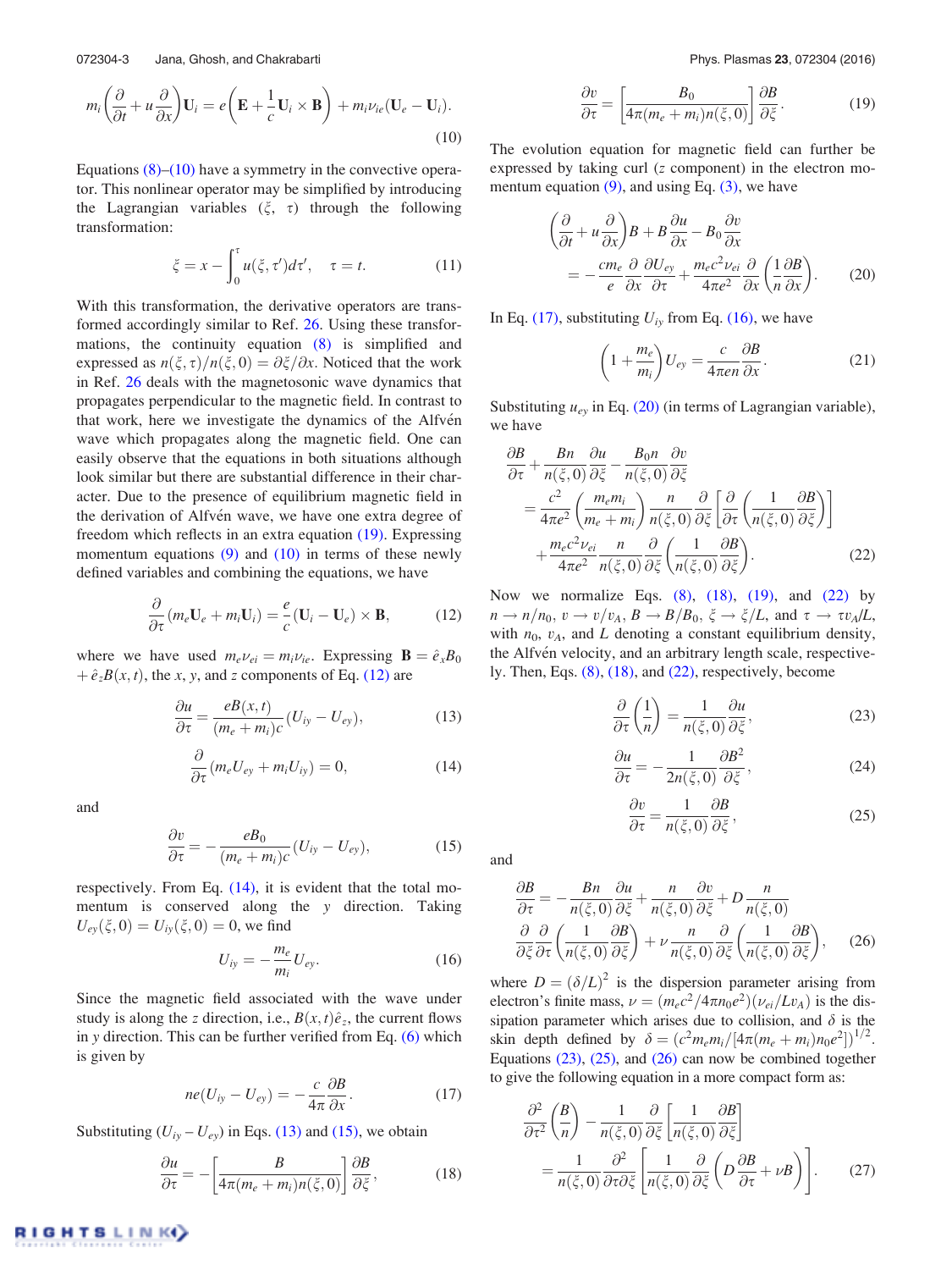Furthermore, Eqs. (23) and (24) can be combined to give

$$
\frac{\partial^2}{\partial \tau^2} \left( \frac{1}{n} \right) = -\frac{1}{2n(\xi, 0)} \frac{\partial}{\partial \xi} \left( \frac{1}{n(\xi, 0)} \frac{\partial B^2}{\partial \xi} \right). \tag{28}
$$

These two coupled nonlinear partial differential equations (27) and (28) are the governing equations that describe the dynamics of the nonlinear, dispersive Alfvén wave in an electron-ion plasma. It is to be noted that the above model is appropriate for low-dense plasma as the analysis is valid for  $(v_A/c) \le D \ll (m_e/m_i)$ , i.e., for small dispersion parameter  $D$  and Alfvén velocity  $v_A$ .

Before going to the details of the nonlinear analysis, let us linearize equations (27) and (28) by assuming  $n = 1 + \tilde{n}$ and  $B = \tilde{b}$ , and obtain the following linear equation:

$$
\left(\frac{\partial^2}{\partial \tau^2} - \frac{\partial^2}{\partial \xi^2}\right)\tilde{b} = D \frac{\partial^4 \tilde{b}}{\partial^2 \tau \partial^2 \xi} + \nu \frac{\partial^3 \tilde{b}}{\partial \tau \partial^3 \xi}.
$$
 (29)

Then, assuming the solution in the form of Fourier mode  $\vec{b} \sim \exp[-i(\omega \tau - k \xi)]$  (where  $\omega$  and *k* are the oscillation frequency and wave number), we obtain the following dispersion relation for the linear Alfvén wave:

$$
(1 + Dk2) \omega2 + i\nu k2 \omega - k2 = 0,
$$
 (30)

where the collisional parameter  $\nu$  represents the usual wave damping. In absence of collision the above dispersion relation (in dimensional unit) becomes

$$
\omega = \frac{k v_A}{\sqrt{1 + k^2 \delta^2}}.
$$
\n(31)

This dispersion relation clearly shows that the Alfvén wave is dispersive because of the term  $\delta$  which arises due to the finite electron inertia. Thus, finite electron mass effect acts as a source of dispersion of the Alfvén wave in electron-ion plasma. More general linear dispersion relation including kinetic pressure terms obtained in Ref. 39 can be reduced to the above dispersion relation  $[Eq. (31)]$  in the simplifying limit.

# **III. NONLINEAR ALFVÉN WAVE**

To write the nonlinear system (Eqs.  $(27)$  and  $(28)$ ) in a simplified form, we adopt the Lagrangian mass variable technique.<sup>25</sup> For this, let us define the following new Lagrangian mass variable  $\zeta$  instead of  $\xi$ 

$$
\zeta = \int^{\xi} n(\xi',0)d\xi'
$$

which yields the mathematical operator

$$
\frac{\partial}{\partial \zeta} = \frac{1}{n(\xi,0)} \frac{\partial}{\partial \xi}.
$$

Moreover, for convenience, we introduce the specific volume  $V(\zeta, \tau) = 1/n(\zeta, \tau)$  [which is the Jacobian of the transformation from  $(x, t)$  to  $(\zeta, \tau)$ ]. Then, introducing this new mass variable  $\zeta$ , from Eqs. (27) and (28), we obtain the following simplified couple equations:

$$
\frac{\partial^2}{\partial \tau^2} (BV) - \frac{\partial^2 B}{\partial \zeta^2} = \frac{\partial^2}{\partial \zeta^2} \left[ D \frac{\partial^2 B}{\partial \tau^2} + \nu \frac{\partial B}{\partial \tau} \right],\tag{32}
$$

$$
\frac{\partial^2 V}{\partial \tau^2} = -\frac{1}{2} \frac{\partial^2 B^2}{\partial \zeta^2}.
$$
 (33)

These Equations (32) and (33) are complicated nonlinear equations and it is difficult to find an exact analytical solution with its full nonlinearity. Therefore, in Section III A, we will investigate the finite amplitude nonlinear solutions keeping up to third order nonlinear term.

#### A. Weak amplitude nonlinear wave

To study the dynamics of the finite amplitude nonlinear Alfvén wave, we write

$$
V = 1 + \tilde{V} \quad \text{and} \quad B = \tilde{b} \quad \text{with} \quad |\tilde{V}|, |\tilde{b}| < 1.
$$

Now, substituting and keeping up to second order term, from Eq.  $(32)$ , we obtain

$$
\frac{\partial^2 \tilde{b}}{\partial \tau^2} - \frac{\partial^2 \tilde{b}}{\partial \zeta^2} = D \frac{\partial^2}{\partial \tau^2} \left( \frac{\partial^2 \tilde{b}}{\partial \zeta^2} \right) + \nu \frac{\partial}{\partial \tau} \left( \frac{\partial^2 \tilde{b}}{\partial \zeta^2} \right) - \frac{\partial^2 (\tilde{V}\tilde{b})}{\partial \tau^2}.
$$
 (34)

The LHS of the above equation represents linear Alfvén wave whereas the RHS implicates that the wave is modified by dispersion dissipation and nonlinearity. Therefore, this equation shows the wave steepening by nonlinearity, wave spreading by dispersion, and amplitude modulation by dissipation. These three physical phenomena can lead to the well know evolution equation for finite amplitude Alfvén Wave.

Moreover, the small amplitude nonlinear wave equations are derived by assuming that the equilibrium density is homogeneous, i.e.,  $n(\xi, 0) = 1$ , therefore  $\zeta = \xi$   $\equiv x$  $-\int v(\xi, \tau') d\tau'$ . Also, in this weak amplitude limit,  $\zeta(\zeta) \equiv x$ and  $\tau \equiv t$  (actually in this case,  $\xi(\zeta)$  and  $\tau$  are no longer remain Lagrangian variables but become equivalent to *x* and *t*). Therefore, we rewrite the above Equation (34) in the following form:

$$
\begin{split} \left(\frac{\partial}{\partial t} - \frac{\partial}{\partial x}\right) \left(\frac{\partial}{\partial t} + \frac{\partial}{\partial x}\right) \tilde{b} \\ &= D \frac{\partial^2}{\partial t^2} \left(\frac{\partial^2 \tilde{b}}{\partial x^2}\right) + \nu \frac{\partial}{\partial t} \left(\frac{\partial^2 \tilde{b}}{\partial x^2}\right) - \frac{\partial^2}{\partial t^2} (\tilde{V}\tilde{b}). \end{split} \tag{35}
$$

Also in absence of dissipation and for negligible dispersion  $(D \ll 1)$ , the linear equation (29) can be expressed as

$$
\left(\frac{\partial}{\partial t} - \frac{\partial}{\partial x}\right) \left(\frac{\partial}{\partial t} + \frac{\partial}{\partial x}\right) \tilde{b} = 0.
$$
 (36)

For the Alfvén wave propagating in the positive  $x$  direction only, from the above relation, we get

$$
\frac{\partial}{\partial t} = -\frac{\partial}{\partial x}
$$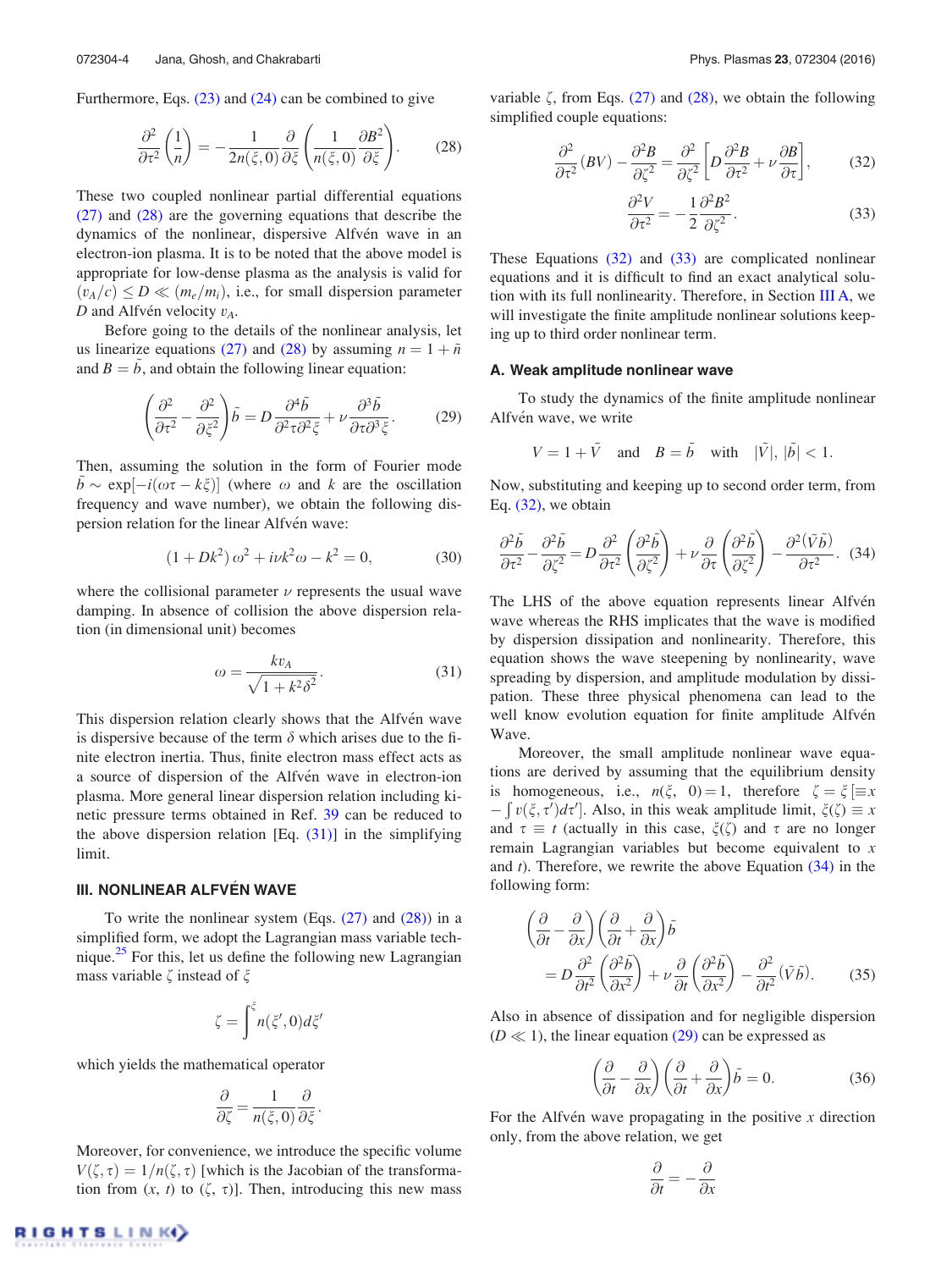and this approximation yields (from Eq. (33))

$$
\tilde{V} \approx -\frac{\tilde{b}^2}{2}.
$$

Then, substituting all these in Eq.  $(35)$  and integrating the transformed equation once with the boundary condition at  $x \to \infty$ ,  $\tilde{b} \to 0$ , we obtain

$$
\frac{\partial \tilde{b}}{\partial t} + \left[1 + \frac{3}{4}\tilde{b}^2\right]\frac{\partial \tilde{b}}{\partial x} + \frac{D}{2}\frac{\partial^3 \tilde{b}}{\partial x^3} = \frac{\nu}{2}\frac{\partial^2 \tilde{b}}{\partial x^2}.
$$
 (37)

Finally, a further transformation of coordinates

$$
\hat{x} = x - t \quad \text{and} \quad \hat{t} = t
$$

renders the following usual form of the modified Kortewegde Vries Burgers (mKdVB) equation with  $b \equiv \phi$ 

$$
\frac{\partial \phi}{\partial \hat{t}} + \frac{3}{4} \phi^2 \frac{\partial \phi}{\partial \hat{x}} + \frac{D}{2} \frac{\partial^3 \phi}{\partial \hat{x}^3} = \frac{\nu}{2} \frac{\partial^2 \phi}{\partial \hat{x}^2}.
$$
 (38)

For a collisionless plasma  $\nu = 0$ , the above equation can be reduced to modified Korteweg-de Vries (mKdV) equation.

It is to be noted that the nonlinear equation (38) under investigation can also be obtained by the well known reductive perturbation technique. Interestingly, here, keeping only up to second order terms of the dynamical variable, we obtain the same equation from arbitrary nonlinear equation formulated in Lagrangian variables.

#### B. Moving-frame nonlinear analysis

In this section, we present an exact solution of Eq. (38) in a frame moving with the phase velocity of the wave. We hope that this will improve our understanding on the behavior of the nonlinear system  $[Eq. (38)]$ . To investigate the nonlinear solution, we transform equation (38) to the moving frame  $\chi = M\hat{t} - \hat{x}$ , where *M* is the Mach number (normalized phase velocity). Then, integrating the transformed equation once subject to the boundary conditions  $\phi \rightarrow 0$ , all derivatives  $\rightarrow$ 0 as  $\chi \rightarrow \infty$ , and we finally obtain the following nonlinear ordinary differential equation:

$$
D\frac{d^2\phi}{dx^2} + \frac{\phi^3}{2} - 2M\phi + \nu\frac{d\phi}{dx} = 0.
$$
 (39)

Then, we recast this nonlinear equation  $(39)$  in the following two simultaneous equations:

$$
\frac{d\phi}{d\chi} = \psi,
$$
  
\n
$$
\frac{d\psi}{d\chi} = -\frac{\nu}{D}\psi + \frac{\phi}{D}\left[2M - \frac{\phi^2}{2}\right].
$$
\n(40)

In the  $\phi - \psi$  plane, this dynamical system has the following two physically possible equilibrium (stationary) points:

$$
(0, 0)
$$
 and  $(\phi^* \equiv 2\sqrt{M}, 0)$ .

To investigate the nature of these two stationary points, we consider the two cases of interest: collisionless and collisional.

In the collisionless case, we neglect the electron-ion collision  $(\nu = 0)$  in Eq. (39) [i.e., in Eq. (40)] and calculate the variational matrix of the system (40) at these two stationary points. These matrices are as follows:

$$
J_{(0,0)} = \begin{bmatrix} 0 & 1 \\ \frac{2M}{D} & 0 \end{bmatrix}, \quad J_{(\phi^*,0)} = \begin{bmatrix} 0 & 1 \\ -\frac{4M}{D} & 0 \end{bmatrix}.
$$
 (41)

The corresponding pair of eigen values are determined from the following characteristic (quadratic) equations:

$$
\lambda^2 - \frac{2M}{D} = 0 \quad \text{and} \quad \Lambda^2 + \frac{4M}{D} = 0. \tag{42}
$$

These two characteristic equations determine the pair of eigen values as  $\pm \sqrt{2M/D}$  (real and distinct) and  $\pm i2\sqrt{M/D}$  (purely imaginary), respectively. This implies that the stationary point  $(0, 0)$  is a saddle point and the stationary point  $(\phi^*, 0)$  is a center. In case of saddle point (left panel of Fig. 1 shows that a small perturbation in the neighborhood of this point forms a homoclinic orbit, i.e., separetrix in the  $\phi - \psi$  phase-space which is the signature of the soliton solution), Equation (38) (with  $\nu = 0$ ) is analytically solvable, and the analytical solution gives the following single soliton solution:

$$
\phi(x,t) = 2\sqrt{2M} \operatorname{sech}\left[\sqrt{\frac{2M}{D}}\chi\right].\tag{43}
$$

This shows that the width of the soliton  $(\propto \sqrt{D})$  depends on the electron inertia induced dispersion. Moreover, the numerical solution of Equation (38) with  $\nu = 0$  is also provided in Sec. V.

Next, we consider the collisional case and calculate the variational matrix of the system (40) at these two stationary points. These matrices are as follows:

$$
J_{(0,0)} = \begin{bmatrix} 0 & 1 \\ \frac{2M}{D} & -\frac{\nu}{D} \end{bmatrix}, \quad J_{(\phi^*,0)} = \begin{bmatrix} 0 & 1 \\ -\frac{4M}{D} & -\frac{\nu}{D} \end{bmatrix}.
$$
 (44)

The corresponding pair of eigen values are determined from the following characteristic (quadratic) equations:



FIG. 1. Phase-space trajectories in the  $\phi - \psi$  plane of the dynamical system. The left figure (blue solid curve) is drawn for  $M = 0.5$  and the right figure (black solid curve) is drawn for  $M = 4$ .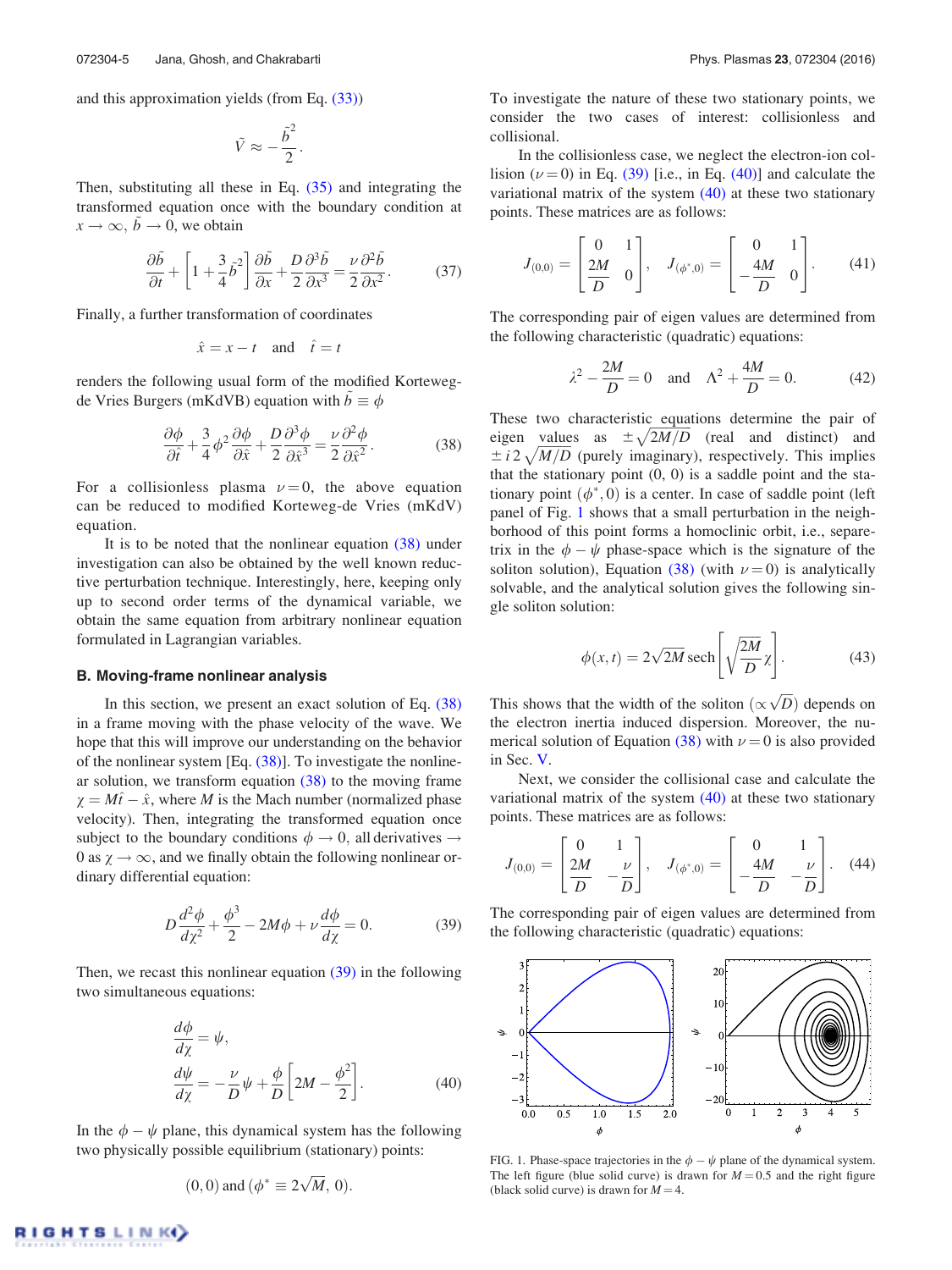$$
\lambda^2 + \left(\frac{\nu}{D}\right)\lambda - \frac{2M}{D} = 0,
$$
  

$$
\Lambda^2 + \left(\frac{\nu}{D}\right)\Lambda + \frac{4M}{D} = 0.
$$
 (45)

These two characteristic equations determine the following eigen values for the stationary points  $(0, 0)$  and  $(\phi^*, 0)$ , respectively

$$
\lambda_{(0,0)} = \frac{1}{2D} \left[ -\nu \pm \sqrt{\nu^2 + 8DM} \right] \tag{46}
$$

and

$$
\Lambda_{(\phi^*,0)} = \frac{1}{2D} \left[ -\nu \pm \sqrt{\nu^2 - 16DM} \right]. \tag{47}
$$

The eigen values (46) corresponding to the stationary point (0, 0) are real and distinct, which indicate that the stationary point (0, 0) is a saddle point. The eigen values (47) corresponding to the stationary point  $(\phi^*, 0)$  are either pair of complex conjugate with negative real part or real (and distinct) with negative sign according as

$$
\nu \lessgtr 4\sqrt{DM}.\tag{48}
$$

Thus, the stationary point  $(\phi^*, 0)$  is either stable focus or stable node. In this collisional case, right panel of Fig. 1 shows that a small perturbation in the vicinity of the point  $(0, 0)$ forms a heteroclinic orbit between this point and the point  $(\phi^*, 0)$ , which is the signature of the shocklike structures. However, in this collisional case, Equation (38) is not exactly analytically solvable as its Hamiltonian is not conserved. Therefore to get the insight of the solutions, we numerically simulate this Equation (38), and the results are shown graphically in Sec. V.

## IV. WAVE MODULATION FOR SMALL WAVE NUMBER: **NONLINEAR SCHRODINGER EQUATION**

In Section III, we do not consider the effects of selfinteraction of the Alfvén wave (an intrinsic character of nonlinear wave propagation) that introduces self-focusing effect (modulational instability) in the system. In this section, we consider this effect for the nonlinear Alfvén wave in the presence of electron-ion collision induced dissipation in the long-wavelength limit. The nonlinear Schrödinger equation (NLSE) with cubic nonlinearity clearly explains such selfinteraction effects.<sup>40</sup> Moreover, it is well-known from different physical systems $41-43$  that the classical KdV as well as the extended KdV equations can easily be transformed to the NLSE in the long-wavelength limit. Therefore, to study the modulational instability (self-interaction effect) of nonlinear Alfvén waves in the presence of dissipation, we derive the NLSE from the above nonlinear mKdVB equation (38) in the long-wave length limit. To achieve this, we introduce the following stretched variable  $\xi$  and  $\tau$ .

$$
\hat{\xi} = \epsilon(\hat{x} - U_g \hat{t}) \quad \text{and} \quad \hat{\tau} = \epsilon^2 \hat{t}, \tag{49}
$$

where  $U_g$  is the group velocity of the wave and expands the wave amplitude  $\phi$  in the following way:

$$
\phi(\hat{x},\hat{t}) = \sum_{j=1}^{\infty} e^j \sum_{l=-\infty}^{\infty} \phi_l^{(j)}(\hat{\xi},\hat{\tau}) \exp[i(k\hat{x}-\omega\hat{t})l] \qquad (50)
$$

with the reality condition  $\phi_{-l}^{(j)} = (\phi_l^{(j)})^*$ . Also to incorporate the weak collisional effects and for consistent perturbarion, we consider the following scaling:

$$
\nu \sim O(\epsilon^2). \tag{51}
$$

Now using (49)–(51) in Equation (38), in the lowest order with  $l = \pm 1$ , we obtain the dispersion relation

$$
\omega = -\frac{D}{2}k^3. \tag{52}
$$

The second order terms with  $l = \pm 1$  give the following compatibility condition:

$$
U_g = -\frac{3}{2}Dk^2 \equiv \frac{d\omega}{dk}.
$$
 (53)

Finally, we substitute the above derived equations into third order  $(n=3)$  equations and obtain the following damped nonlinear Schrödinger equation (NLSE) for  $\phi_1^{(1)}$   $[\equiv \phi]$ :

$$
i\frac{\partial\phi}{\partial\hat{\tau}} + P\frac{\partial^2\phi}{\partial\hat{\xi}^2} + Q|\phi|^2\phi + i\gamma\phi = 0.
$$
 (54)

In this equation, the group dispersion coefficient

$$
P = -\frac{3}{2}Dk \equiv \frac{1}{2}\frac{d^2\omega(k)}{dk^2}
$$
 (55)

is related to the curvature of the dispersion relation  $\omega(k)$  [Eq. (52)], which is always negative for all wave number *k*. The coefficient of nonlinear term

$$
Q = -\frac{3}{4}k\tag{56}
$$

is related to the nonlinear frequency shift. The dissipative term

$$
\gamma = \frac{\nu k^2}{2} \tag{57}
$$

is related to the electron-ion collision.

# A. Modulational instability in the presence of electron-ion collision

Now, we analyze the stability of the above NLSE (54) for very low-frequency Alfvén waves in the presence of dissipation. In this NLSE [Eq. (54)], the term  $-Q|\phi|^2$  plays the role of a potential energy. The local maxima of this potential energy act as an effective potential well in the plasma. The high frequency waves reflect from the regions of high density, and the amplitude-dependent ponderomotive force forms a low-density region (cavity). As a consequence, the lowfrequency waves become trapped within these density depleted regions, and the wave energy will concentrate at the bottom of the well. The energy concentration makes the well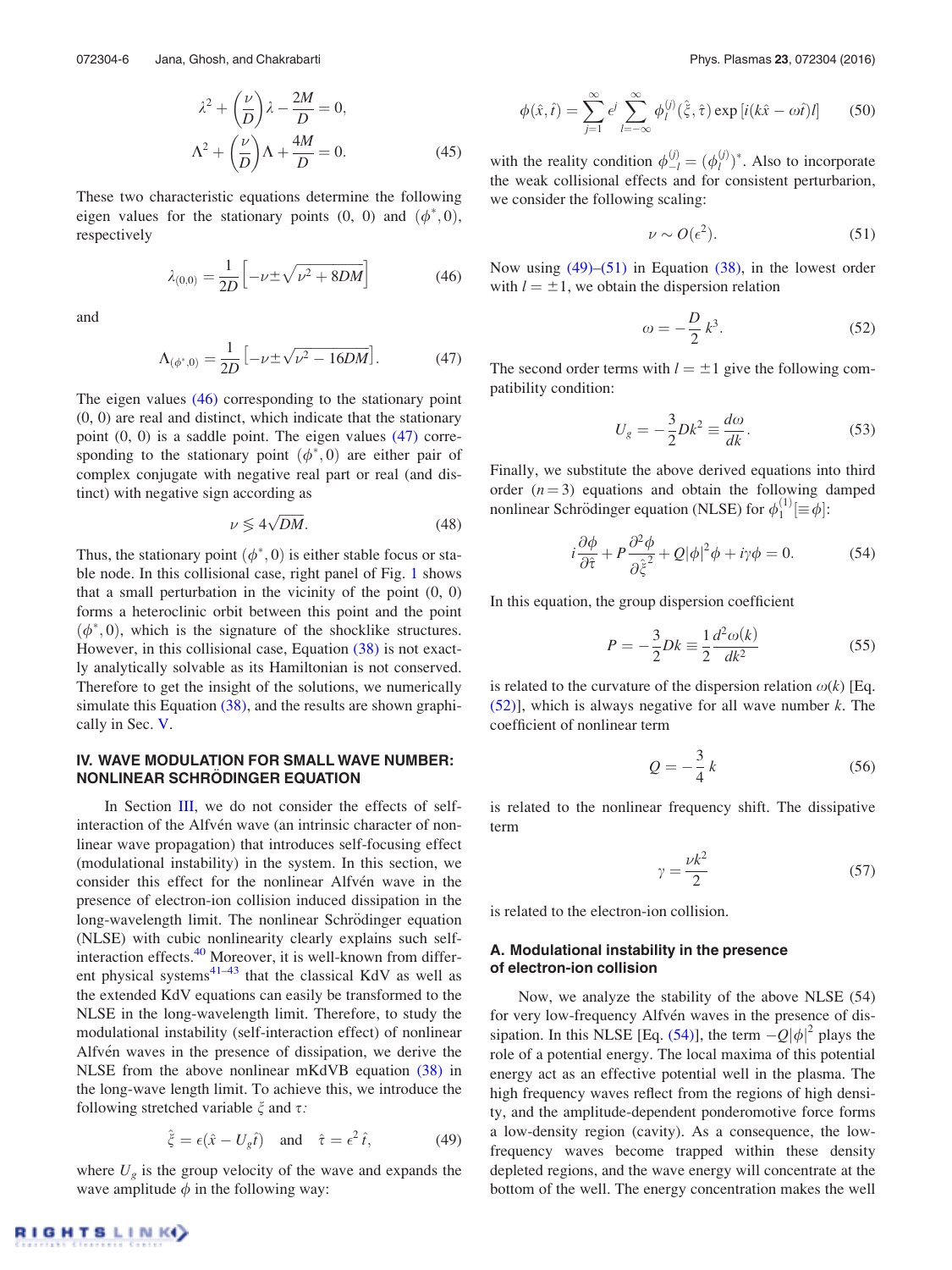deeper by making this energy even larger. Thus, the formation of the cavity is an unstable physical process that occurs due to the energy localization in the medium. This process is known as modulational instability.  $40,44-46$  Here, we investigate this instability for nonlinear Alfvén waves in the presence of electron-ion collision.

For this purpose, we assume that in the presence of collision, the amplitude evolution equation (54) possesses the following plane wave solution:

$$
\phi = \phi_0(\hat{\tau}) \exp\left(-i \int_0^{\hat{\tau}} \Delta(\tau') d\tau'\right),\tag{58}
$$

where  $\phi_0(\hat{\tau})$  and  $\Delta(\hat{\tau})$  are the amplitude of the pump carrier wave and the nonlinear frequency shift in the presence of dissipation. Substituting this solution (58) in Equation (54), we obtain the following two equations:

$$
\frac{d\phi_0}{d\hat{\tau}} + \gamma \phi_0 = 0 \Rightarrow \phi_0(\hat{\tau}) = \phi_{00} \exp(-\gamma \hat{\tau}) \text{ and}
$$

$$
\Delta(\hat{\tau}) = -Q|\phi_0(\hat{\tau})|^2 = -Q|\phi_{00}|^2 \exp(-2\gamma \hat{\tau}), \quad (59)
$$

where  $\phi_{00}$  is a real constant. Also note that  $\phi_0(\hat{\tau}) \to 0$  as  $\hat{\tau} \to \infty$ , which implies that  $\phi_0$  is bounded and stable. Therefore, for stability analysis, we consider the perturbation about this stable solution in the following standard procedure:

$$
\phi = [\phi_0(\hat{\tau}) + \tilde{\phi}(\hat{\xi}, \hat{\tau})] \exp\left(-i \int_0^{\hat{\tau}} \Delta(\tau') d\tau'\right),\tag{60}
$$

where  $\tilde{\phi}$  ( $|\tilde{\phi}| \ll \phi_0$ ) is the perturbed amplitude of the modulated wave. Then, substituting this Equation (60) in Equation (54), we obtain the following linearized two coupled equations:

$$
\frac{\partial \tilde{\phi}_I}{\partial \hat{\tau}} = P \frac{\partial^2 \tilde{\phi}_R}{\partial \hat{\zeta}^2} + 2Q |\phi_0|^2 \tilde{\phi}_R - \gamma \tilde{\phi}_I \text{ and}
$$

$$
\frac{\partial \tilde{\phi}_R}{\partial \hat{\tau}} = -P \frac{\partial^2 \tilde{\phi}_I}{\partial \hat{\zeta}^2} - \gamma \tilde{\phi}_R.
$$
(61)

Here,  $\tilde{\phi} = \tilde{\phi}_R + i \tilde{\phi}_I$ ,  $\phi_{R(I)}$  is the real (imaginary) part of  $\phi$ .

Finally, the space-time dependence of the perturbation of the form  $\tilde{\phi} \sim \exp(i\vartheta)$ , where  $\vartheta (= \tilde{k}\hat{\xi} - \int_0^{\hat{\tau}} \tilde{\omega}(\hat{\tau}) d\hat{\tau}$  is the modulated phase, with  $\tilde{k}(\ll k)$  and  $\tilde{\omega}(\ll \omega)$  are the wave number and modulation frequency, respectively, yield the following dispersion relation:

$$
(\tilde{\omega} + i\gamma)^2 = P^2 \tilde{k}^4 - 2PQ |\phi_0|^2 \tilde{k}^2.
$$
 (62)

This shows that the electron-ion collision provides the usual damping. Also, the system is stable for  $PQ < 0$ . However, there is a possibility of the instability if  $PQ > 0$  (both *P* and *<sup>Q</sup>* are of same sign: here both *<sup>P</sup>* and *<sup>Q</sup>* are negative for all *<sup>k</sup>*<sup>~</sup> [Eqs.  $(55)$  and  $(56)$ ]). Thus, the instability occurs if

$$
\tilde{k}^2 < \tilde{k}_{cr}^2 = \left(\frac{2Q}{P}\right) |\phi_0|^2 = \left(\frac{1}{D}\right) |\phi_{00}|^2 \exp(-2\gamma \hat{\tau}) \tag{63}
$$

provided with this values of  $\tilde{k}$ , the following inequality must holds:

$$
\gamma < \sqrt{P^2 \tilde{k}^4 \left(\frac{\tilde{k}_{cr}^2}{\tilde{k}^2} - 1\right)}.\tag{64}
$$

This determines the maximum time  $\tau_{max}$  to observe instability

$$
\tau_{max} = \frac{1}{2\gamma} \ln \left( \frac{2PQ\tilde{k}^2 |\phi_{00}|^2}{\gamma^2 + P^2 \tilde{k}^4} \right)
$$
  
= 
$$
\left( \frac{1}{\nu k^2} \right) \ln \left( \frac{18D\tilde{k}^2 |\phi_{00}|^2}{k^2 \nu^2 + 18D^2 \tilde{k}^4} \right).
$$
 (65)

Thus, the instability growth will cease for  $\hat{\tau} \geq \tau_{max}$ . Now, by setting  $\tilde{\omega} = i\Gamma$ , the dispersion relation for the instability growth rate becomes

$$
(\Gamma + \gamma)^2 = 2PQ|\phi_0|^2 \tilde{k}^2 - P^2 \tilde{k}^4.
$$
 (66)

The maximum growth rate is found by taking the derivative of Eq.  $(66)$  with respect to  $\vec{k}^2$ , and setting this to zero, we have

$$
\tilde{k}_{\text{max}}^2 = \left(\frac{Q}{P}\right) |\phi_0|^2 = \left(\frac{1}{2D}\right) |\phi_{00}|^2 \exp(-2\gamma \hat{\tau}) \tag{67}
$$

which is just half of the  $\tilde{k}_{cr}$  value. With this value of  $\tilde{k}_{max}^2$ , we can find the maximum growth rate

$$
\Gamma_{\text{max}} = |Q||\phi_0|^2 - \gamma. \tag{68}
$$

Therefore, in the presence of electron-ion collision, the nonlinear Alfvén waves are modulationally unstable when

$$
|\phi_0|^2\rangle = \frac{2 \nu k}{3}.
$$

#### B. Approximate analytical solution: Weakly dissipative envelope (bright) soliton

In the above damped NLSE  $[Eq. (54)]$ , the group dispersion coefficient *P* [Eq. (55)] and the nonlinear coefficient *Q* [Eq. (56)] are all negative for all values of the wave number *k*. Thus, to find the envelope (bright) soliton of the damped NLSE [Eq.  $(54)$ ], we recast the equation in the following normal form:

$$
i\frac{\partial\phi}{\partial\bar{\tau}} - \frac{1}{2}\frac{\partial^2\phi}{\partial\bar{\xi}^2} - |\phi|^2\phi + i\bar{\gamma}\phi = 0,\tag{69}
$$

where  $\bar{\tau} = |Q|\hat{\tau}, \bar{\xi} = \hat{\xi}\sqrt{|Q|/2|P|}$  and  $\bar{\gamma} = \gamma/|Q|$ . This equation exhibits bright or envelope soliton. This Equation (69) is solved numerically and the solutions are shown graphically in Fig. 2. However, here we solve this equation analytically.

In absence of dissipation ( $\nu = 0 \Rightarrow \overline{\overline{\gamma}} = 0$ ), we have the usual NLSE which is an exactly integrable Hamiltonian system, possesses infinite number of conservation. In this case,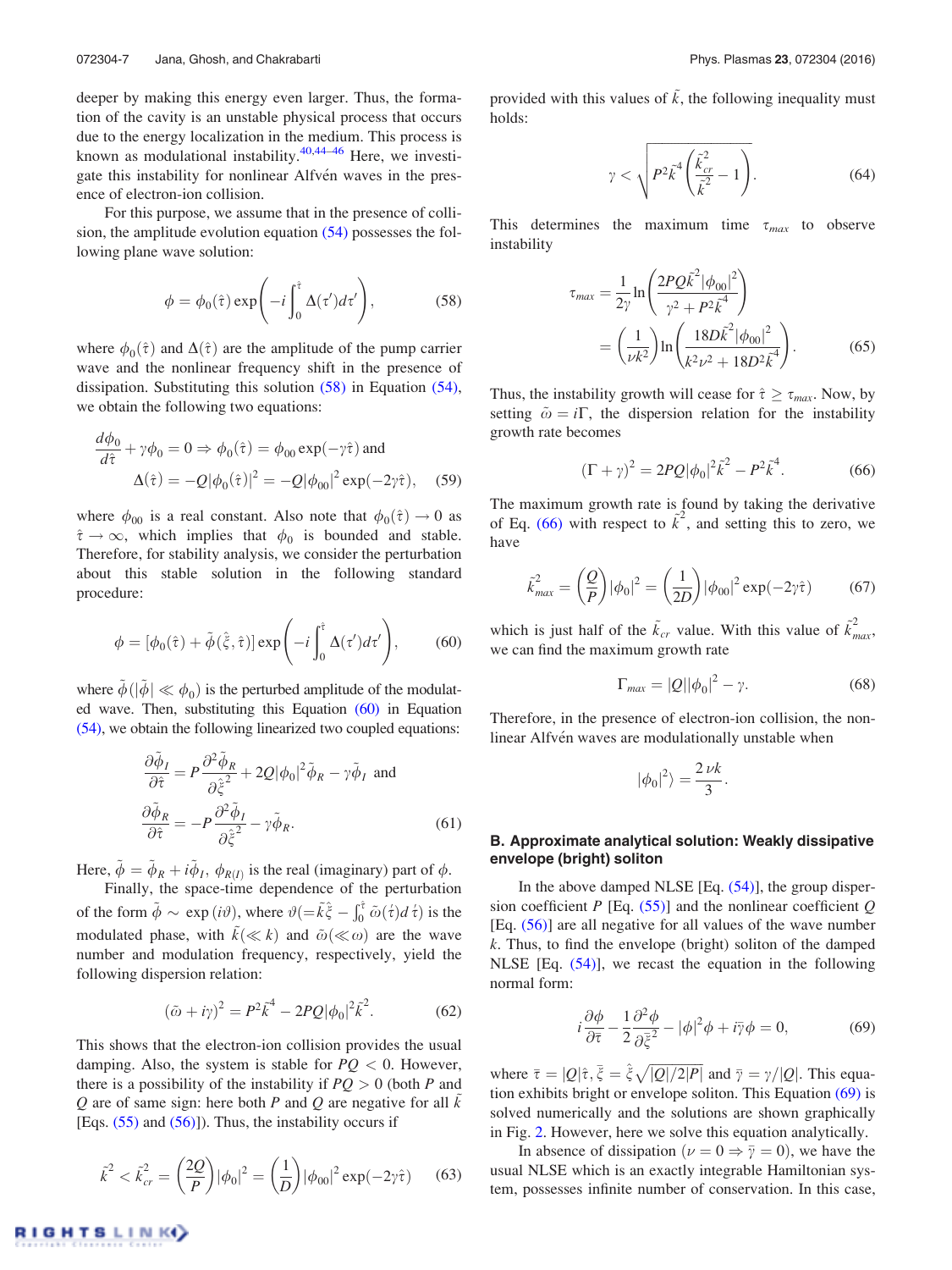

FIG. 2. Time-dependent numerical solution of Equation (69) with  $\bar{y} = 0.1$ and initial amplitude  $a = 1$ .

let us assume a solution of the form  $\phi(\bar{\xi}, \bar{\tau}) = \rho(\bar{\xi}, \bar{\tau})$  $\exp[i\varphi(\xi, \bar{\tau})]$  and then solve the ordinary differential equations for  $\varphi$  and  $\rho$  subject to the boundary condition  $\rho \to 0$  as  $\xi \to \pm \infty$ . We finally obtain the following single envelope (bright) soliton which in terms of actual parameters reads as:

$$
\phi(\hat{\xi}, \hat{\tau}) = a \operatorname{sech}\left[\frac{a}{2\sqrt{D}}\left(\hat{\xi} + \frac{3}{2}k\sqrt{D}\kappa\hat{\tau}\right)\right]
$$

$$
\times \exp\left[\frac{i}{2\sqrt{D}}\left(\kappa\hat{\xi} - \frac{3k}{4}\sqrt{D}(a^2 - \kappa^2)\hat{\tau}\right)\right], (70)
$$

where  $a$  and  $\kappa$  are two soliton parameters in which  $a$  is the amplitude of the soliton. This shows that the disturbances resemble with the soliton shape with an exponential factor making oscillation between a maxima and a minima. The resultant structure is the envelope excitation of nonlinear Alfvén wave.

In the case of weak dissipation (here it is indeed weak as  $\nu \sim O(\epsilon^2)$ , we can solve the above damped NLSE [Eq. (54)] perturbatively by taking  $\varepsilon(\phi)$  as a small perturbed quantity. To apply this perturbation, we consider the general solution of the perturbed soliton is of the following form:<sup>47</sup>

$$
\phi(\bar{\xi}, \bar{\tau}) = a(\bar{\tau}) \text{sech} [a(\bar{\tau})(\bar{\xi} + b(\bar{\tau}))]
$$
  
× exp [i\bar{\xi}\kappa(\bar{\tau}) - i\sigma(\bar{\tau})], (71)

where  $a, b, \sigma$ , and  $\kappa$  are the soliton parameters. Finally, by applying the conservation laws for the NLSE (conserved integral relations,  $47$ ), we obtain the following bright soliton (envelope soliton) in the presence of dissipation (electronion collision), which in terms of actual variable reads as:

$$
\phi(\hat{\xi}, \hat{\tau}) = a_0 \exp(-2\gamma \hat{\tau}) \text{sech}\left[a_0 \exp(-2\gamma \hat{\tau}) \frac{1}{2\sqrt{D}}\right]
$$

$$
\times \left(\hat{\xi} + \frac{3k}{2} \sqrt{D} \kappa_0 \hat{\tau}\right) \left] \exp\left\{\frac{i}{2\sqrt{D}} \left[\kappa_0 \hat{\xi} + \frac{3k}{4}\right.\right.
$$

$$
\times \sqrt{D} \left(\kappa_0^2 \hat{\tau} + a_0^2 \left(\frac{\exp(-4\gamma \hat{\tau}) - 1}{4\gamma}\right)\right) \right] \bigg\}, \quad (72)
$$

where  $a_0$  and  $\kappa_0$  are the initial values of *a* and  $\kappa$ , respectively. In the limit  $\gamma \to 0$ , we recover the previous result (70) (with  $a_0 = a$  and  $\kappa_0 = \kappa$ ). It is clear that as the time elapses, the amplitude of the bright (envelope) soliton decreases exponentially with decay rate  $\sim$ 2 $\gamma$ . The numerical solution in

Fig. 2 also shows similar nature. Thus, the electron-ion collisions have damping effect on the bright soliton structure of nonlinear Alfvén waves in electron-ion plasma.

#### V. NUMERICAL SIMULATION

In this section, we numerically simulate both the nonlinear equations (38) and (54) with the help of the MATHEMATICA.

## A. Numerical solutions of modified Korteweg-de Vries Burgers equation

To simulate Equation (38) numerically, first we solve the dynamical system (40) in the absence of collision  $\nu = 0$ by the Runge-Kutta-Fehlberg (RKF) method by taking the stationary point  $(0, 0)$  as the initial condition with  $D = 0.1$ . The solutions are shown graphically in Fig. 3. This figure shows that a small perturbation around the equilibrium point (0, 0) (saddle point) develops into a soliton as expected from the analytical solution (43). The comparative study between the figures (left and right) demonstrates that single soliton structure is observed for low Mach number  $(M = 0.5)$ . In case of high Mach number  $(M = 3)$ , single soliton disintegrates into multi-soliton structures with higher amplitude.

Next, we solve the dynamical system (40) by RKF method by taking the stationary point  $(0, 0)$  as the initial condition with  $D = 0.1$  and  $M = 4$ . Then, starting from a small perturbation around the initial condition (0, 0) and upon numerical integration of the dynamical system, it is seen that the perturbation develops into a shock-like structure as illustrated in Fig. 4 with oscillating/monotonic transition corresponding to the second stationary point  $(\phi^*, 0)$ . Actually, if one assumes that for  $\gamma = -\infty (\hat{x} = \infty)$  the particle was located at  $\phi = 0$ , then at  $\chi = \infty(\hat{x} = -\infty)$ , it appears at the point  $\phi = \phi^*$  and the solution describes a shocklike structure. The equilibrium point  $(0, 0)$  corresponds to the equilibrium downstream state, and the point  $(\phi^*, 0)$  corresponds to the upstream state. In case of weak dissipation ( $\nu$  = 0.1), the dispersion dominates over dissipation and therefore the transition occurs with an oscillating behavior that forms dispersive (oscillatory) shock structure as illustrated in the left figure of Fig. 4. On the other hand for strong dissipation  $(\nu = 1)$ , the dissipation dominates over dispersion, and therefore, the transition occurs with a monotonic behavior that forms monotonic shock structure as illustrated in the right figure of Fig. 4. Thus, according to the condition (48), the stable focus always corresponds to the oscillatory nature,



FIG. 3. Numerical solution of the dynamical system (40) in the absence of dissipation ( $\nu$  = 0) with *D* = 0.1. Formation of single soliton for  $\phi$  (dimensionless magnetic field fluctuations) in the traveling wave frame  $\chi$ . The left figure (red solid curve) is drawn for  $M = 0.5$  and the right figure (magenta solid curve) is drawn for  $M = 3$ .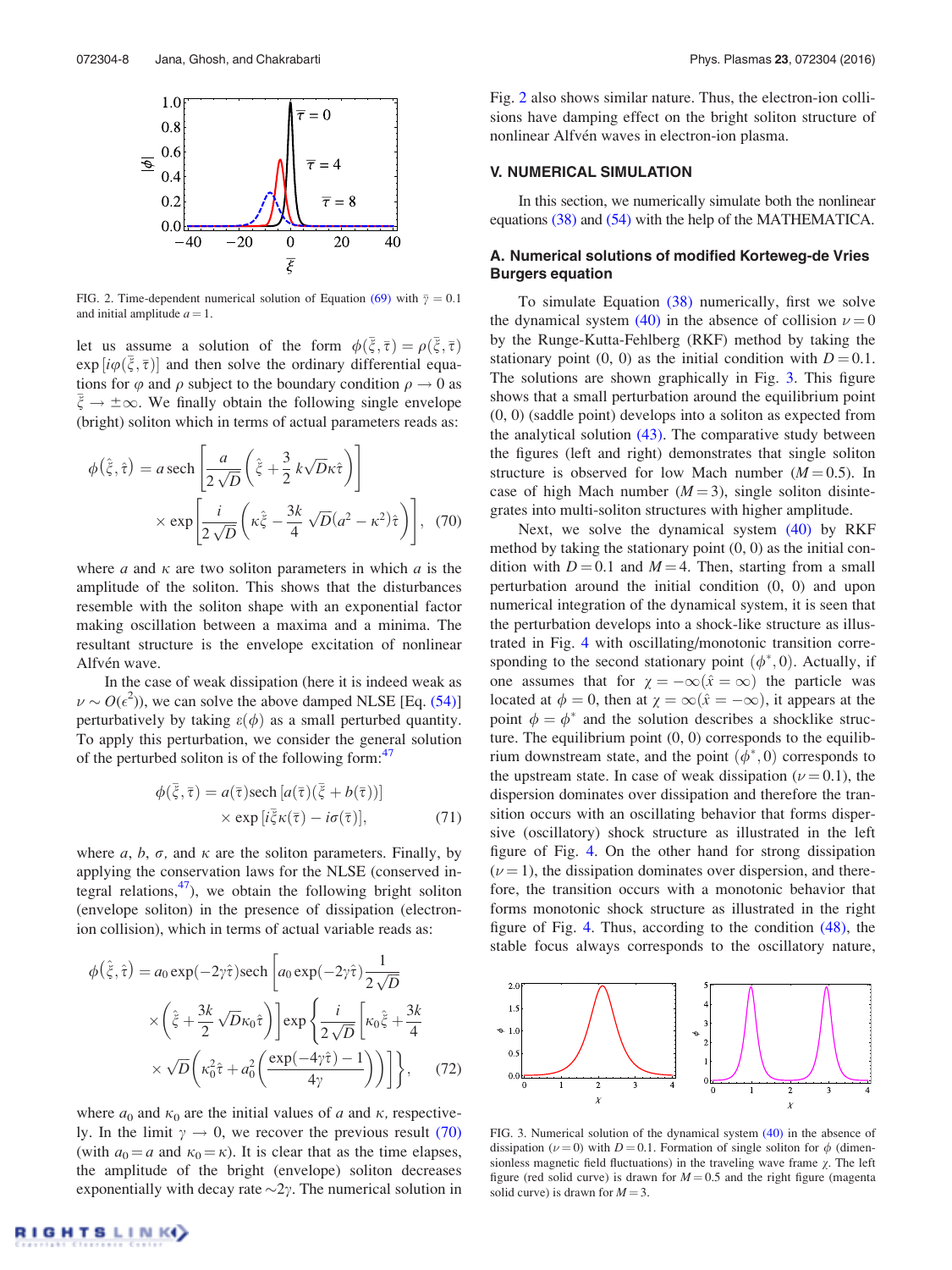

FIG. 4. Numerical solution of the dynamical system  $(40)$  in the presence of dissipation ( $\nu \neq 0$ ) with *M* = 4. Formation of shock-like structure for  $\phi$  in the traveling wave frame  $\chi$ . The left figure (red solid curve) shows oscillatory shock structure for weak dissipation ( $\nu$  = 0.1). The right figure (magenta solid curve) shows monotonic shock structure for strong dissipation ( $\nu = 1$ ).

whereas the stable node corresponds to the monotonic nature of the solution. In both the cases, the observed shock is compressive in nature. The shock strength (related to the extreme upstream and downstream values) is given by  $\phi(+\infty)$  $-\phi(-\infty) = \phi^* = 2\sqrt{M}.$ 

Finally, we solve the dynamical system (40) by the RKF method with the stationary point  $(\phi^*, 0)$  as the initial condition with  $M = 4$ . The simulation results are shown graphically in Fig. 5. This figure illustrated that a small perturbation around this stationary point develops into breather structures.

A breather is a nonlinear wave in which energy concentrates in a localized and oscillatory manner. It is a localized periodic solution of a nonlinear system. A breather is described as an oscillatory solution (wave-packet) about a stationary point whose envelope and oscillatory part move with different velocities. $48$  We can see from the simulation that indeed the solutions represented in Fig. 5 resemble the situation of a breather.

## B. Numerical solutions of damped nonlinear Schrödinger equation

Here, we numerically simulate the nonlinear equation (69) using MATHEMATICA based finite difference scheme. For the time-dependent numerical solution, we use the envelope (bright) soliton solution as the initial waveform

$$
\phi(\bar{\xi},0) = a \operatorname{sech}\left(a\bar{\xi}\right) \exp(i\bar{\xi}), \quad \bar{\xi} \in [-L,L],
$$

where *a* is the amplitude of the initial waveform and *L* is approximately the system size. The boundary condition is  $\phi(-L, \overline{\tau}) = \phi(L, \overline{\tau})$ . To obtain adequate results through computation, we take  $L = 40$  and  $a = 1$ . The time-dependent numerical solutions are shown in Fig. 2. These solutions reveal that the amplitude of the envelope decreases (spatial



FIG. 5. Breather solution of the dimensionless dynamical system (40) with  $M = 4$  and  $(\phi^*, 0)$  as the initial condition. The left figure (red solid curve) shows breather structure without dissipation, whereas the right figure (magenta solid curve) shows the same with dissipation ( $\nu = 0.1$ ).

width increases) with time  $\bar{\tau}$  in the presence of dissipation (electron-ion collision). This confirms the weakly dissipative nature of the envelope as obtained by the approximate analytical solution (72). The NLSE possesses another class of nonlinear solution known as rational solutions which play a major role in the theory of rogue waves. $28,30,49$  The firstorder rational solution of NLSE is known as Peregrine soliton $^{27}$  which is localized in both space and time. The solutions are the space-periodic breather<sup>50</sup> and the time-periodic breather $<sup>51</sup>$  type solutions. The Peregrine solitons appear as a</sup> bright (i.e., a high peak between two troughs) as well as dark or hole (i.e., an isolated deep trough between two crests) Peregrine soliton depending on the phase of the underlying carrier wave. $27$ 

However, here we consider only the formation of dissipative rogue wave, possible breather solution and rogue wave holes. For this initial excitation of the rogue wave in the simulation, based on the soliton solution on a continuous wave background, we consider the following Gaussian-type perturbation pulse as the initial condition:

$$
\phi(\bar{\xi},0) = \phi_{00} + \epsilon \exp(-\sigma \bar{\xi}^2), \ \bar{\xi} \in [-L,L], \tag{73}
$$

where  $\phi_{00}$  is the initial plane wave solution of NLSE (which is a non-negative constant),  $\epsilon$  is a weak modulation amplitude, and  $\sigma$  represents the inverse of the width of initial perturbation pulse. The time-dependent simulation results are shown in Figs. 6 and 7. One can see from the left panel of Fig. 6 that in the absence of dissipation  $(\bar{y} = 0)$  at time  $\bar{\tau} = 5$ , the maximum wave amplitude at  $\bar{\zeta} = 0$ 

$$
|\phi(\bar{\xi}=0,\bar{\tau}=5)-\phi_{00}|_{max}=0.15
$$

exceeds the modulated wave amplitude ( $\epsilon$  = 0.05) by a factor of three, which is the main characteristic of a bright Peregrine soliton (the localization of wave in both space and time, where the carrier amplitude is amplified by a factor of three).<sup>27</sup>

Then, in the simulation, we introduce the electron-ion collision induced dissipative effects. The simulation result is shown graphically in the right panel of Fig. 6. One can see from this figure that the amplitude of the nonlinear wave decreases in the presence of dissipation, resulting in the formation of dissipative rogue wave.

Further, we have performed numerical simulations of the time evaluation of the localized initial pulse given by



FIG. 6. Time-dependent numerical simulation of Equation (69) with Eq. (73) as the initial condition. The numerical values of the parameters are  $\phi_{00} = 1$ ,  $\sigma = 0.05$ , and  $\epsilon = 0.05$ . The left figure is drawn for no dissipation, whereas the right figure is drawn in the presence of dissipation with  $\bar{\gamma} = 0.05$ . In the left figure, the solid (black) curve is the initial perturbation pulse, and the dotted curve (red) represents the typical profile of a bright Peregrine soliton at  $\bar{\tau} = 5$ . The right figure represents the same in the presence of dissipation.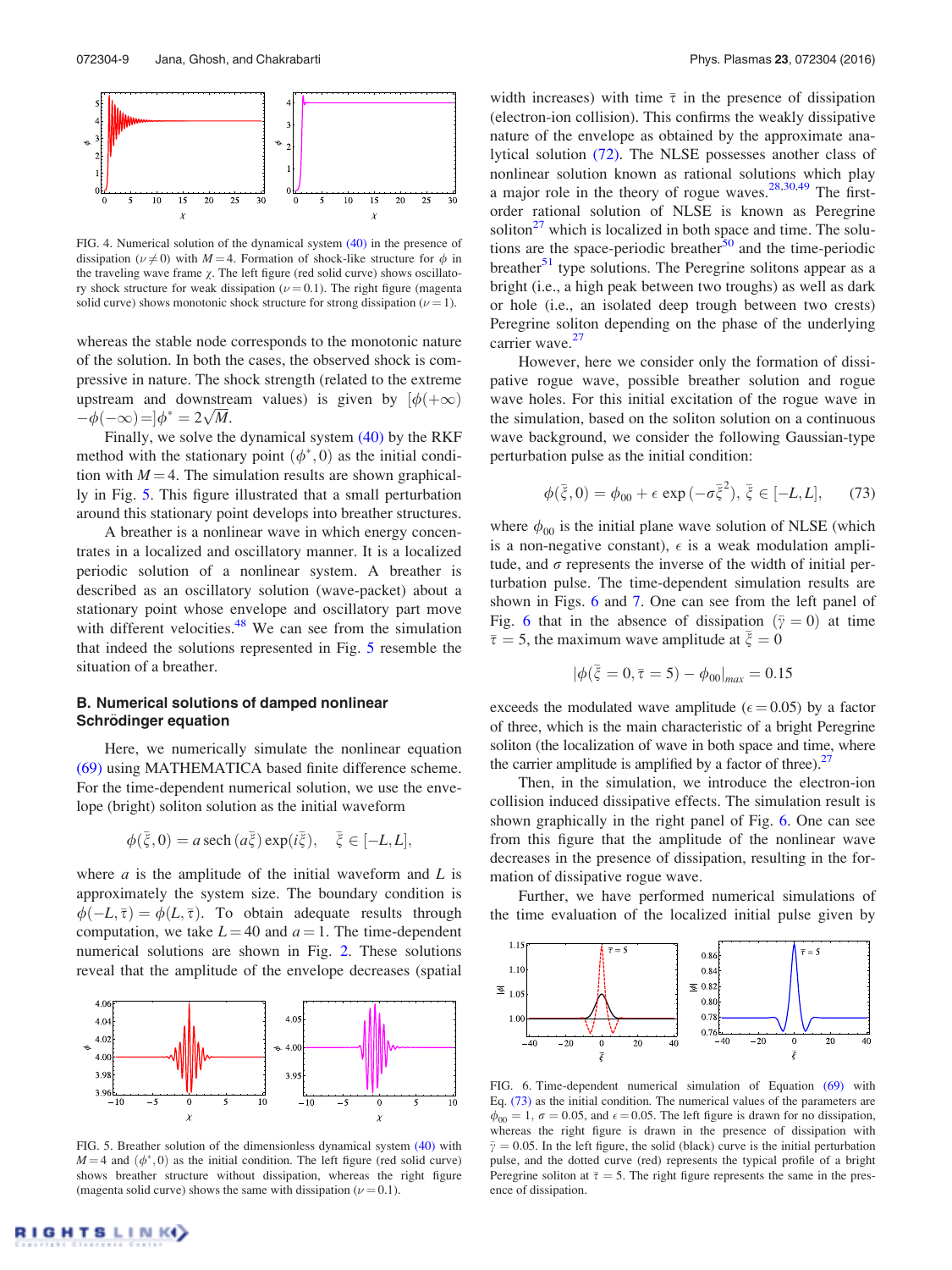

FIG. 7. Typical profiles of breathers. The left figure (red dashed) represents the breather profile in the absence of dissipation at time  $\bar{\tau} = 8$ . The right figure (blue solid) represents the same profile in the presence of dissipation with  $\bar{y} = 0.05$  at time  $\bar{\tau} = 11$ . The initial condition is same as in Fig. 6.

Eq. (73) at time  $\bar{\tau} = 8$  (in the absence of dissipation) and  $\bar{\tau} = 11$  (in the presence of dissipation). The results are summarized in Fig. 7, which reveals the characteristic behavior of the localized breathing soliton. The left panel of Fig. 7 demonstrates that the maximum amplitude of the breather is eight times to that of the initial modulation wave amplitude in the absence of dissipation. We can see from the right panel of Fig. 7 that the dissipation present in the system lowers the amplitude of the continuous wave background as well as the nonlinear wave as mentioned in Eq. (59). Thus, the observed breathers are indeed giant breathers, and the collision introduces the usual damping.

Then, in order to excite hole Peregrine soliton, we have performed numerical simulations taking  $\epsilon = -0.05$  in the initial perturbation pulse given by Eq. (73). The simulation results are shown in Fig. 8. One can see from the left panel of Fig. 8 that in the absence of dissipation  $(\bar{\nu} = 0)$  at time  $\bar{\tau}$  = 5, the maximum amplitude of hole at  $\bar{\zeta}$  = 0

$$
|\phi(\bar{\xi}=0,\bar{\tau}=5)-\phi_{00}|_{max}=0.12
$$

exceeds twice the modulated wave amplitude ( $|\epsilon| = 0.05$ ), which satisfies the characteristics of a hole Peregrine soliton (the localized soliton in both space and time, where the amplification factor of the carrier amplitude is greater than twice the modulated wave amplitude). $36$  In the presence of dissipation rogue wave, holes with smaller amplitude are observed as shown in the right panel of Fig. 8.

#### VI. DISCUSSION

In this work, we have investigated the nonlinear dynamics of the linear-polarized, parallel propagating



FIG. 8. Time-dependent numerical simulation of Equation (69) with Eq. (73) as the initial condition. The numerical values of the parameters are  $\phi_{00} = 1$ ,  $\sigma = 0.05$ , and  $\epsilon = -0.05$ . The left figure is drawn for no dissipation, whereas the right figure is drawn in the presence of dissipation with  $\bar{\gamma} = 0.05$ . In the left figure, the solid (black) curve is the initial perturbation pulse, and the dotted curve (red) represents the typical profile of a dark or hole Peregrine soliton at  $\bar{\tau} = 5$ . The right figure represents the same in the presence of dissipation.

dispersive Alfvén wave. The electron inertia together with ion inertia introduces the dispersive character of the parallelpropagating Alfvén wave in the electron-ion plasma. This finding is unlike the case investigated earlier where the electron mass is neglected, $9$  which turns out to be the source of dispersion. We have also shown that the dynamics of the weakly nonlinear shear Alfvén wave is governed by an mKdV Burgers equation. The Burgers term which is responsible for the generation of shock arises due to the electronion collision. This nonlinear equation is analyzed by means of analytic and computation. The numerical results predict the formation of both oscillatory (dispersive) shock for weak dissipation and monotonic shock for strong dissipation. Also, numerical solution predicts the breather-like structures of nonlinear shear Alfvén wave.

We have also investigated the wave modulation characteristics of the nonlinear shear Alfvén wave in the long wavelength limit. Our investigation shows that there is a possibility of the trapping of Alfvén wave in a hole created by the wave itself in the medium, and the dynamics of this modulated wave is governed by a damped NLSE in which the damping is proportional to the electron-ion collision. The analytical and numerical simulations reveal that this modulated wave exhibits weakly dissipative bright (envelope) solitons. Numerical simulation of the damped NLSE also predicts the formation of localized (both space and time: short-lived) large amplitude nonlinear structures known as rogue waves or freak waves, giant breathers, and rogue wave holes.

The magnetic field plays a decisive role in the dynamics of inter stellar molecular clouds and the star formation process.<sup>52</sup> This process belongs to the MHD regime, characterized by highly supersonic, strongly magnetized compressible medium, where self-gravity overpowers the thermal pressure over a wide range of scales.<sup>52</sup> The supersonic motion that is observed in molecular clouds might arise from the Alfvén type MHD waves which have  $B_{\perp}/B_0 = v_{\perp}/v_A$ , perpendicular to the mean magnetic field  $B_0$ . The numerical simulation predicts that the magnetic field significantly reduces the rate of star formation, i.e., delays the process. In the present investigation, the observed shocks are compressive in nature with sufficient magnetic field enhancement in the upstream side of the shock. Thus, one can predict that generation of such strong magnetic field can be a potential mechanism to restrict the collapse of molecular clouds due to self-gravity.

The magnetic filed energy grows with the passing of the shock, and the saturation occurs at the upstream side (here the saturation value is  $2\sqrt{M}$ ). After the saturation, the energy stored in the magnetic field is transferred back to the plasma particles, leading to the strong plasma heating and the high energy particles. These high-energy particles are responsible for the particle acceleration mechanism. Thus, the result of the present investigation could be useful for understanding the observed physical phenomena such as particle energization<sup>5,53</sup> and plasma heating.<sup>7</sup>

Moreover, the short-lived large-amplitude magnetic structures are commonly observed in space plasmas. In the upstream of the quasi-parallel bow shock, such short-lived large amplitude pulsations with strong amplitude magnetic